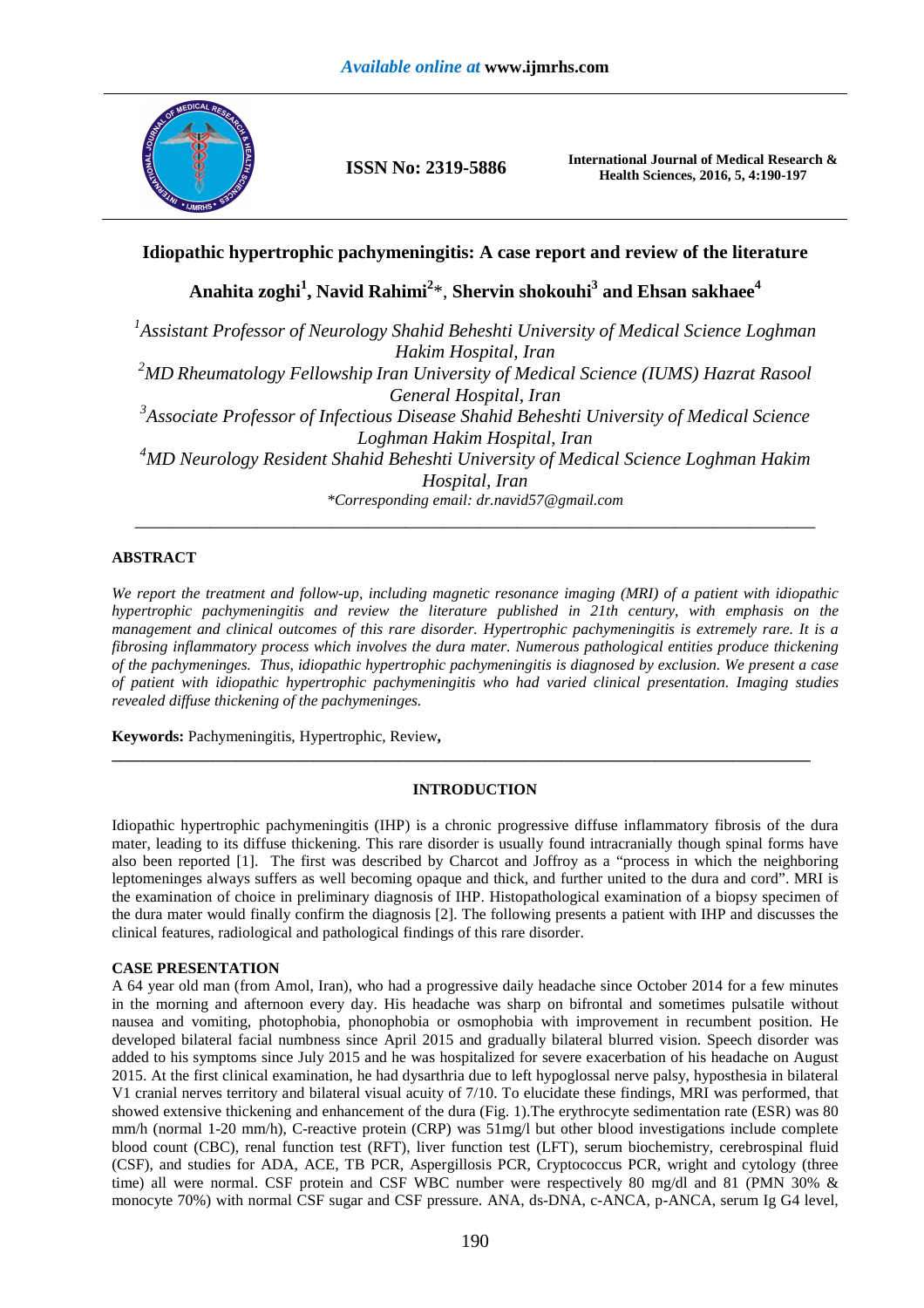SSA-Ro, SSB-La, VDRL, ACLA, anti phospholipid antibody, lupus anticoagulant, wright , 2ME were within normal limits or negative. Blood borne virus screen including HIV antibody, HBsAg, HCV antibody all were negative too. PPD test and chest CT scan were normal. After all of these evaluations were done, biopsy of the thickened pachymeninge revealed chronic inflammatory cell infiltration with granulomatous reaction without any evidences of the fungus, acid fast bacilli or malignancy. (Fig 2).

*\_\_\_\_\_\_\_\_\_\_\_\_\_\_\_\_\_\_\_\_\_\_\_\_\_\_\_\_\_\_\_\_\_\_\_\_\_\_\_\_\_\_\_\_\_\_\_\_\_\_\_\_\_\_\_\_\_\_\_\_\_\_\_\_\_\_\_\_\_\_\_\_\_\_\_\_\_\_*



**Figure 1: : Brain MRI shows thickening and enhancement of pachymeninge in T1 WI with contrast**



**Fig. 2- Histopathological features of a specimen obtained during dural biopsy. A)view showing diffusely thickened, fibrotic dura and marked infiltration by inflammatory cells, with granulomatus reaction (circle) (hematoxylin and eosin; original magnification, ×40). B) higher-magnification view showing lymphocytes, plasma cells, histiocytes and giant PMN (arrow) (hematoxylin and eosin; original magnification, ×100)**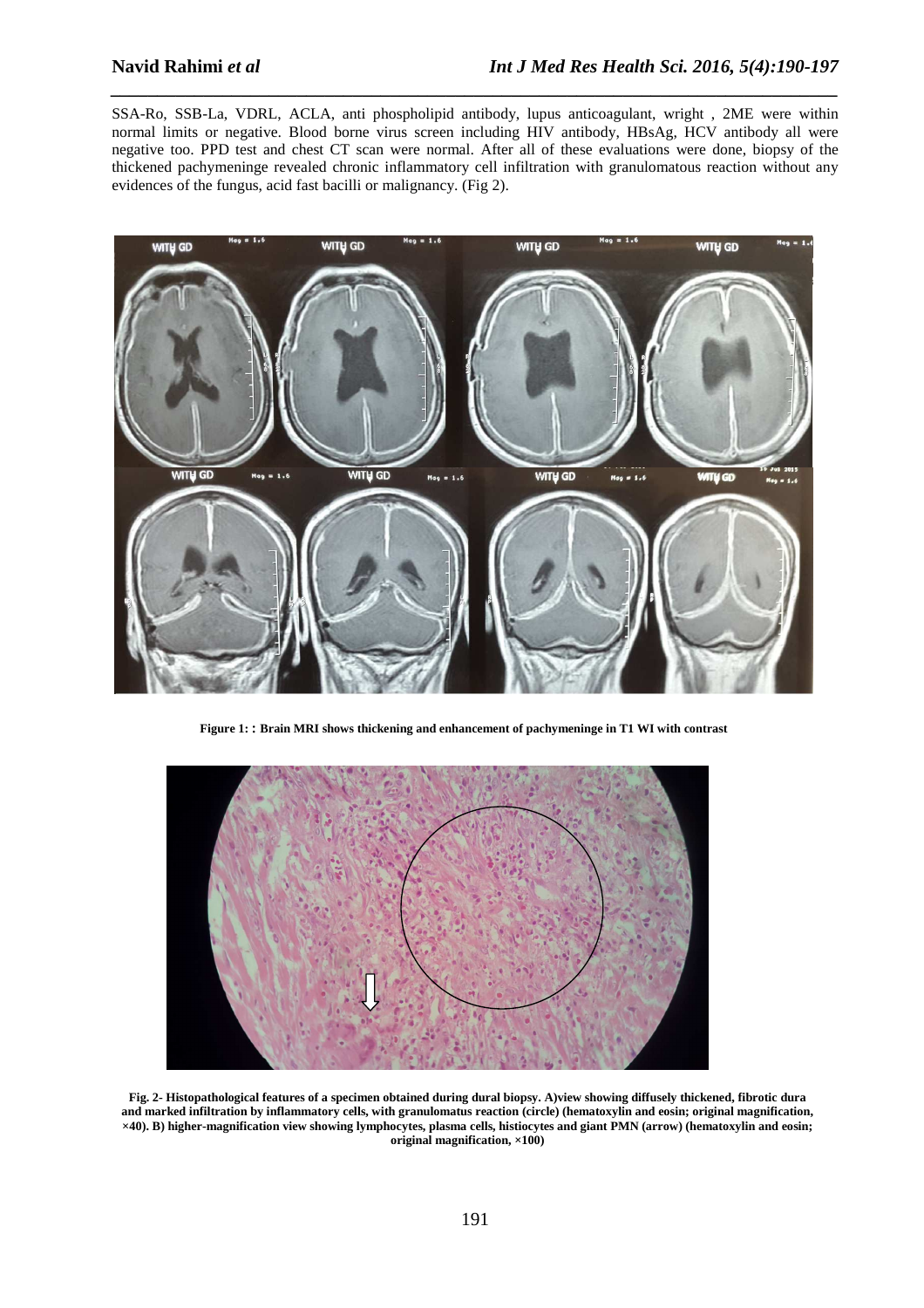After treatment with methylprednisolone 5 gr divided doses in five days, his headache subsided. Treatment continued with 50 mg/day prednisolone. His signs and symptoms except for dysarthria were improved and dural thickening decreased in follow up 4 months later (Fig 3).

*\_\_\_\_\_\_\_\_\_\_\_\_\_\_\_\_\_\_\_\_\_\_\_\_\_\_\_\_\_\_\_\_\_\_\_\_\_\_\_\_\_\_\_\_\_\_\_\_\_\_\_\_\_\_\_\_\_\_\_\_\_\_\_\_\_\_\_\_\_\_\_\_\_\_\_\_\_\_*



**DISCUSSION Figure 3**- **Brain MRI shows a decrease in thickening of pachymeninge in T1 WI with contrast** 

Hypertrophic cranial pachymeningitis is a rare, idiopathic form of granulomatous pachymeningitis. These lesions typically cause progressive cranial nerve palsy, headache and cerebellar dysfunction. It occurs in all age groups but its peak incidence is in the sixth decade of life. Hypertrophic cranial pachymeningitis is best identified by MRI. The diagnosis is established by excluding all other granulomatous and infectious diseases [3]. A dural biopsy is essential to confirm the diagnosis. Pathological findings consist of thick fibrous dura often associated with chronic inflammatory cell infiltration specially lymphocytes and plasma cells [4].

Hypertrophic cranial pachymeningitis is initially responsive to steroid therapy, but in most cases it recurs or progresses despite the treatment. Surgical excision of granulomas is occasionally necessary to alleviate a mass effect [3]. Pachymeningitis is a term used to define the state in which there is localized or diffuse thickening of the dura mater, usually adjacent to an inflammatory focus. The causes of dural thickening include epidural abscess, rheumatoid arthritis, lymphoma, neurosyphilis, sarcoidosis, tuberculosis, and intracranial fibromatosis. IHP may extend to involve the skull base and adjacent tissues. Pathologically, there is diffuse thickening of the dura mater with considerable fibrosis; chronic inflammatory cells including plasma cells and lymphocytes are seen on microscopy. Generally, there is a elevation of the erythrocyte sedimentation rate, and cerebrospinal fluid studies reveal elevated levels of cells and protein [5, 6].

Hypertrophic pachymeningitis (HP) is divided into two types: IHP in which no identifiable cause is found; and secondary HP in which there is an identifiable coexisting cause. Therefore, IHP is a diagnosis of exclusion. In our patient, exhaustive attempts to identify the cause of the dura thickening were unsuccessful.

Clinical manifestations in the majority of patients are similar. The most common symptoms of cranial IHP are headache and cranial nerve palsy [7-9]. IHP may also manifest with chronic headache resembling migraine. Headache, attributed to focal dural inflammation is a universal symptom, and at times may be the only symptom for many years. Intraparenchymal involvement in IHP is rare [10]. The above-mentioned patient presented with headache and multiple cranial nerve involvement.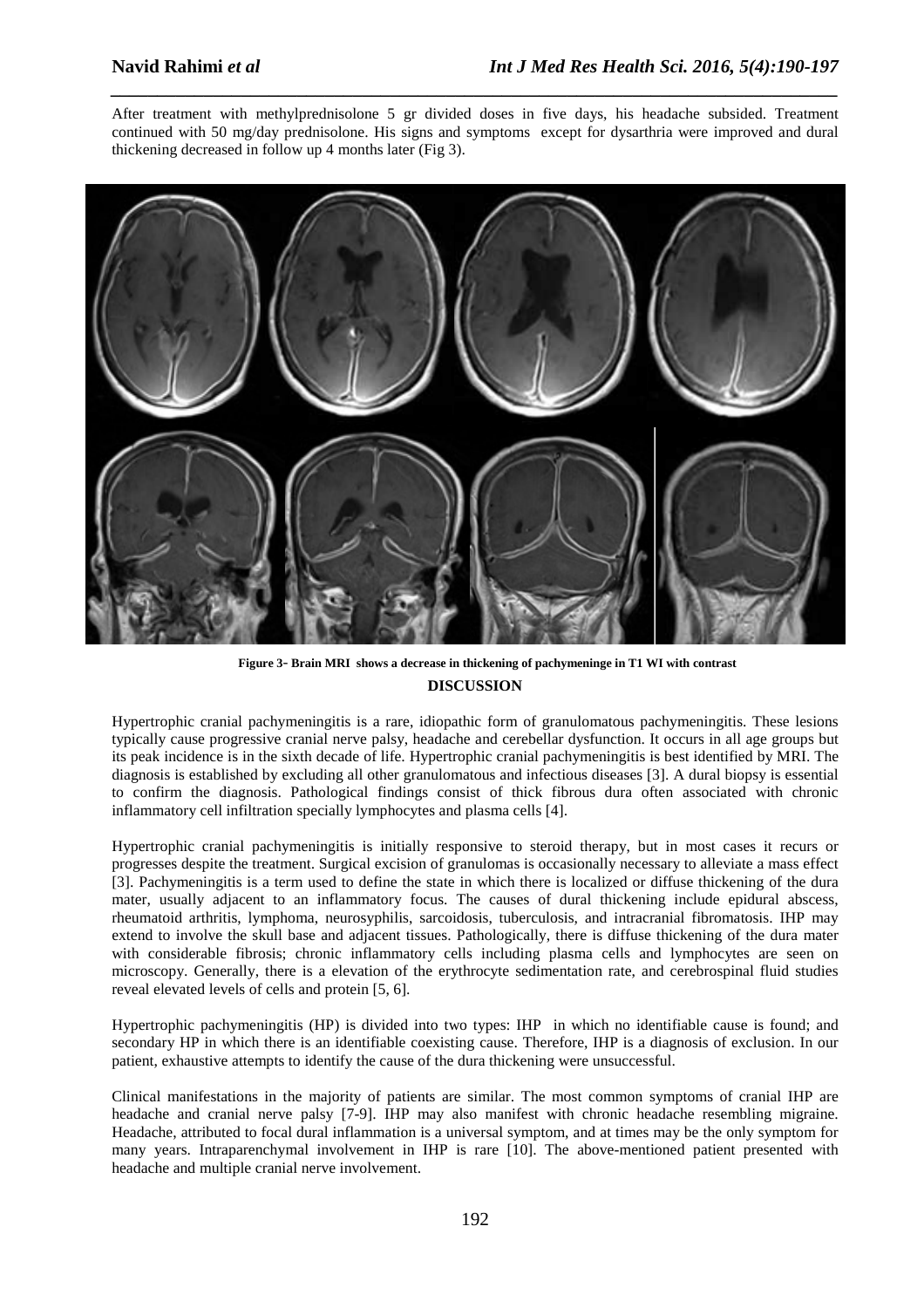Dense fibrosis and inflammatory cell infiltration are common histopathological features of IHP [11-13], and in addition to these findings, vasculitis or granulomatous changes have also been reported in several cases [14, 15]. The present case had inflammatory changes in the dura, and as well as epitheloid cells and granulomatous Mikawa et al. subdivided IHP into two groups: first, those with inflammatory signs including fever, increased ESR, leukocytosis, and increased CRP (group P); and second, those without inflammatory signs (group N). They suggested that group P had worse prognosis than group N [16, 17]. Our patient had raised ESR and CRP, so he belongs to group P.

*\_\_\_\_\_\_\_\_\_\_\_\_\_\_\_\_\_\_\_\_\_\_\_\_\_\_\_\_\_\_\_\_\_\_\_\_\_\_\_\_\_\_\_\_\_\_\_\_\_\_\_\_\_\_\_\_\_\_\_\_\_\_\_\_\_\_\_\_\_\_\_\_\_\_\_\_\_\_*

This patient had CSF pleocytosis and increased protein with normal intracranial pressure. Dural inflammation may play a main role in causing headache because in many cases no evidences of raised intracranial pressure are present [18].

### **MANAGEMENT**

The Table 1 summarizes the methods of treatment and outcomes in the patients with hypertrophic pachymeningitis in which MRI or CT documentation were published in 21th century. Most of these patients were idiopathic. Given that management differs for the cranial (ICHP) and spinal (ISHP) forms, we separately address their managements here.

As illustrated in the Table, therapeutic strategies for ICHP include steroids, azathioprine, methotrexate, radiotherapy, surgery and observation. Early treatment is an important point in management of these patients because of its association with improved outcome in terms of neurological recovery [19]. Ventriculoperitoneal shunt and antiepileptic drugs may be needed for symptom therapy. Corticosteroids such as prednisolone could decrease the dural thickening as documented with MRI and resulted in dramatic reduction or even complete remission of symptoms in some patients. Patients may become steroid dependent. Surgical techniques and ventriculoperitoneal shunt have been used with variable success. An empirical treatment with antituberculous drugs may be warranted in selected patients.

| Table 1: Idiopathic hypertrophic pachymeningitis - Response to Treatment |                 |                         |                    |                                                |                                                                                  |  |  |  |  |
|--------------------------------------------------------------------------|-----------------|-------------------------|--------------------|------------------------------------------------|----------------------------------------------------------------------------------|--|--|--|--|
| Author Ref No.                                                           | Age             | <b>Sex</b>              | <b>Description</b> | <b>Treatment</b>                               | Outcome                                                                          |  |  |  |  |
|                                                                          | 20              | F                       | Intracranial       | Corticosteroids.                               | Improvement at 4 months, asymptomatic at 18                                      |  |  |  |  |
|                                                                          |                 |                         |                    | Azathioprine                                   | months                                                                           |  |  |  |  |
| Martin et al <sup>20</sup>                                               | 52              | $\overline{F}$          |                    | Corticosteroids, Azathioprine                  | Progression at 5 years                                                           |  |  |  |  |
|                                                                          | 58              | M                       |                    | Corticosteroids, Azathioprine                  | Improvement with diminished tentorial<br>enhancement at 16 months                |  |  |  |  |
| Terada et al <sup>21</sup>                                               | 73              | $\mathbf M$             | Intracranial       | Surgery                                        | Improved                                                                         |  |  |  |  |
| Gollogly et al $^{22}$                                                   | 23              | M                       | Intracranial       | Corticosteroids                                | Asymptomatic at 3 years of follow-up                                             |  |  |  |  |
| Lee et al $^{23}$                                                        | 23              | F                       | Intracranial       | Surgery                                        | Improvement, but the disease progression was still<br>uncertain                  |  |  |  |  |
| Riku et al <sup>24</sup>                                                 | 69              | M                       | Intracranial       | Corticosteroids                                | Improvement at 2 years                                                           |  |  |  |  |
| Kanzaki et al <sup>25</sup>                                              | $\overline{70}$ | $\overline{F}$          | Intracranial       | Antibiotics, Surgery                           | Improved the symptoms                                                            |  |  |  |  |
|                                                                          | 48              | $\overline{\mathrm{F}}$ | Intracranial       | Corticosteroids                                | Psychic symptoms unchanged                                                       |  |  |  |  |
|                                                                          | 65              | $\overline{F}$          | Intracranial       | Corticosteroids                                | Progressive decreasing at 15 months                                              |  |  |  |  |
| Rossi et al <sup>26</sup>                                                | 62              | M                       | Intracranial       | Corticosteroids                                | Improved polyneuropathy                                                          |  |  |  |  |
|                                                                          | 57              | M                       | Intracranial       | Corticosteroids                                | Headache<br>seizures<br>free:<br>free.<br>remitted<br>polyneuropathy at 8 months |  |  |  |  |
| Tuncel et al <sup>27</sup>                                               | 36              | $\mathbf{F}$            | Intracranial       | Corticosteroids Azathiopyrine<br>Carbamazepine | Improvement of<br>Symptoms at 6 months                                           |  |  |  |  |
| Muthukumar et al <sup>28</sup>                                           | 60              | $\mathbf{F}$            | Intracranial       | Corticosteroids                                | Neurologically stable 6 months, but recurrence                                   |  |  |  |  |
| Pai et al $^{29}$                                                        | 47              | $\mathbf{F}$            | Spinal: T1T6       | Laminectomy                                    | spontaneous temporary resolution of symptoms,<br>recurrence after surgery        |  |  |  |  |
|                                                                          | 68              | $\mathbf{F}$            | Spinal: C6C7       | Corticosteroids, Laminectomy                   | spontaneous temporary resolution of symptoms,<br>recurrence after surgery        |  |  |  |  |
| Kesavadas et al 30                                                       | 49              | $\overline{F}$          | Intracranial       | Corticosteroids                                | progression in symptoms at 10 years                                              |  |  |  |  |
| Bruggemann et al 31                                                      | 78              | $\mathbf{F}$            | Intracranial       | Corticosteroids                                | Resolved aphasia, persistent<br>Headache after 6 months                          |  |  |  |  |
|                                                                          | 76              | M                       | Intracranial       | Corticosteroids                                | Fluctuating and recurrent<br>Symptoms                                            |  |  |  |  |
|                                                                          | 83              | M                       | Intracranial       | Corticosteroids                                | Improvement of hemiparesis                                                       |  |  |  |  |
|                                                                          | 45              | М                       | Intracranial       | Cyclophosphamide                               | Decline of seizure frequency due to antiepileptic<br>drugs                       |  |  |  |  |
|                                                                          | 69              | F                       | Intracranial       | Corticosteroids,<br>Cyclophosphamide           | Distinct improvement of neurological symptoms                                    |  |  |  |  |
| van Toorn et al <sup>32</sup>                                            | 10              | M                       | Intracranial       | Oral methotrexate                              | Recurrent after 21 months                                                        |  |  |  |  |
| Bosman et al <sup>33</sup>                                               | 62              | M                       | Intracranial       | Oral Corticosteroids<br>oral<br>methotrexate   | Improvement within the 6 weeks                                                   |  |  |  |  |
| Witoonpanich et al                                                       | 60              | $\mathbf{F}$            | Intracranial       | Steroids, Azathioprine,<br>Cyclophosphamide    | Improvement at 7 months                                                          |  |  |  |  |
|                                                                          | 36              | M                       | Intracranial       | Corticosteroids, Azathioprine                  | Developed central scotoma and optic disc swelling of                             |  |  |  |  |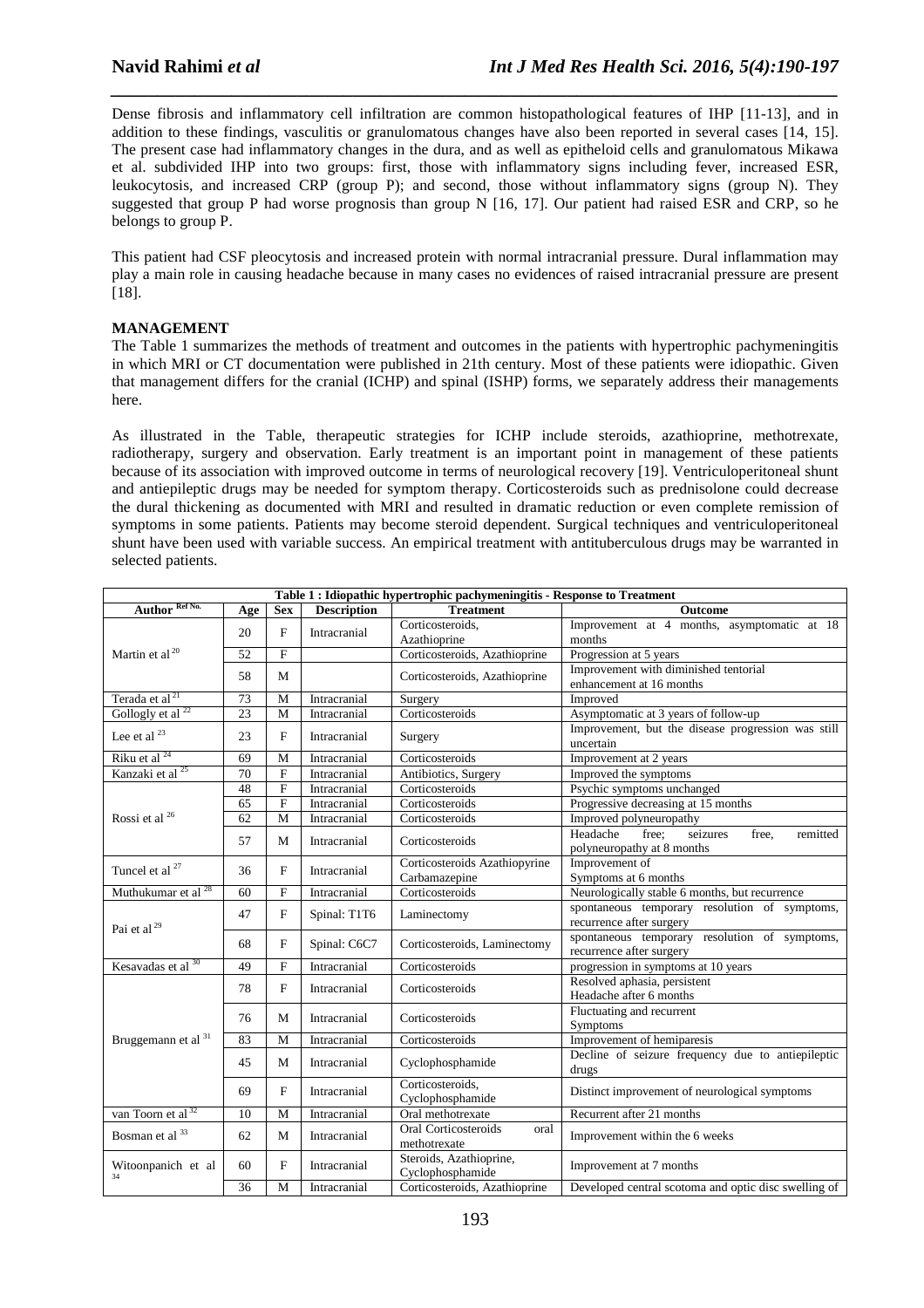|                                 |                                        |                           |                                          |                                                   | the left eye at 19 months                                                                                   |
|---------------------------------|----------------------------------------|---------------------------|------------------------------------------|---------------------------------------------------|-------------------------------------------------------------------------------------------------------------|
|                                 | 19                                     | M                         | Intracranial                             | Corticosteroids                                   | Improved, recurred                                                                                          |
| Lu et al $35$                   | 43                                     | M                         | Intracranial                             | Surgery,<br>Corticosteroids                       | Seizure free                                                                                                |
| Tao et al <sup>36</sup>         | 51                                     | ${\rm F}$                 | Intracranial                             | Corticosteroids                                   | MRI improvement at 2 months                                                                                 |
| Bhatia et al 37                 | 23                                     | $\mathbf M$               | Intracranial                             | prednisolone and warfarin                         | Improvement in symptoms at 3 years                                                                          |
|                                 | 38                                     | M                         | Intracranial                             | Corticosteroid                                    | Recurred, asymptomatic within 21 months                                                                     |
| Kim et al <sup>38</sup>         | 37                                     | $\mathbf M$               | Intracranial                             | Corticosteroid                                    | Improvement in symptoms                                                                                     |
| Ito et al 39                    | 63                                     | $\mathbf F$               | Catatonia<br>induced                     | Corticosteroid                                    | Resolving the catatonic symptomatology and EEG<br>abnormality at 1 year                                     |
| Zhou et al 40                   | 23                                     | M                         | Intracranial                             | Corticosteroid                                    | Improved significantly at 6 months                                                                          |
| Takahashi et al <sup>41</sup>   | 67                                     | M                         | Spinal: C3C7                             | Corticosteroid                                    | At the 2-year follow-up, the patient could walk<br>independently                                            |
|                                 | 43                                     | ${\rm F}$                 | Spinal: T1T6                             | laminectomy,<br>oral<br>Corticosteroids, surgery  | Remained neurologically stable and no worsening at<br>30 months                                             |
| Ranasinghe et al <sup>42</sup>  | 77                                     | F                         | Spinal: T2T3                             | Laminectomy, Corticosteroids                      | Dramatic improvement in lower-extremity function<br>and no indication of worsening weakness at 36<br>months |
|                                 | 65                                     | M                         | Spinal:<br>T7T8                          | Laminectomy, Corticosteroids                      | MRI improvement at 57 months                                                                                |
|                                 | 24                                     | F                         | Intracranial                             | Anti-tubercular, Azathioprine,<br>Corticosteroids | Improvement and no recurrence at 1 year                                                                     |
| Hassan et al <sup>43</sup>      | 56                                     | $\mathbf F$               | Intracranial                             | Corticosteroids, Azathioprine                     | Headache decreased and ophthalmoplegia and MRI<br>improved at 6 months                                      |
|                                 | 24                                     | M                         | Intracranial                             | Anti-tubercular, Azathioprine,<br>Corticosteroids | Remained symptom-free over 9 months of follow-up.                                                           |
| Dourado et al <sup>44</sup>     | 31                                     | M                         | Intracranial                             | cyclophos-<br>Prednisone,<br>phamide              | Headaches are controlled with prednisone and<br>symptomatic at 7 years                                      |
| Caldas et al <sup>45</sup>      | 62                                     | $\mathbf F$               | Intracranial                             | Antibiotics                                       | Asymptomatic                                                                                                |
| Chen et al <sup>46</sup>        | 49                                     | M                         | Spinal:<br>T1T3                          | Laminectomy, Corticosteroids                      | Neurological function fully recovered within three<br>weeks                                                 |
| Karakasis et al <sup>47</sup>   | 47                                     | ${\bf F}$                 | Intracranial                             | --------                                          | Asymptomatic at 8 years                                                                                     |
| Yasuda et al <sup>48</sup>      | 28                                     | M                         | Spinal:<br>T1T4,<br>then L1L3            | Corticosteroids laminectomy                       | Recovered                                                                                                   |
| Chan $^{49}$                    | 50                                     | M                         | Intracranial                             | Methylprednisolone                                | Dramatically decreased the frequency of his pain<br>attacks                                                 |
|                                 | 46                                     | М                         | Intracranial                             | Oxcarbazepine                                     | Dural enhancement on MRI and his retro-orbital<br>pains were both resolved at 6 months later                |
| Yu et al <sup>50</sup>          | 40                                     | M                         | Intracranial                             | Rehydration                                       | Symptoms improved significantly at 7 days                                                                   |
| Lai et al <sup>51</sup>         | 52                                     | М                         | Intracranial                             | Surgery                                           | Seizure stopped and he was smoothly tapered off                                                             |
|                                 |                                        |                           |                                          |                                                   | antiepileptic medication.                                                                                   |
| Sharma et al <sup>52</sup>      | $\overline{c}$<br>year-<br>11m<br>onth | М                         | Intracranial                             | Antitubercular,<br>Corticosteroids                | Facial palsy improved completely at 6 months                                                                |
| Sakellariou et al <sup>19</sup> | 50                                     | $\mathbf M$               | Intracranial                             | Methotrexate, prednisolone                        | Under follow-up                                                                                             |
| Senapati et al <sup>53</sup>    | 50                                     | $\boldsymbol{\mathrm{F}}$ | Intracranial                             | Antitubercular                                    | Walk independently with some spasticity at 15<br>months                                                     |
| Liu et al <sup>54</sup>         | 36                                     | ${\bf F}$                 | Intracranial                             | Surgery                                           | Clinical follow-up at 39 months was unremarkable                                                            |
| Khalil et al <sup>55</sup>      | 82                                     | М                         | Intracranial                             | Prednisolone                                      | Revealed an almost complete remission of the<br>initially abnormal morphological findings at 8<br>months    |
| Zhu et al <sup>56</sup>         | $78\,$                                 | M                         | Intracranial                             | Corticosteroids                                   | Symptoms improved rapidly                                                                                   |
| Harshey et al <sup>57</sup>     | 39                                     | $\mathbf M$               | Intracranial                             | Corticosteroids                                   | Improved completely within 3 weeks                                                                          |
| Young et al <sup>58</sup>       | 28                                     | F                         | Intracranial                             | Corticosteroids                                   | Remained symptom-free 6 months after biopsy                                                                 |
| Lai et al $^{59}$               | 41                                     | $\mathbf M$               | Spinal:<br>T <sub>2</sub> T <sub>4</sub> | Laminectomy,<br>dura excision                     | Unavailable                                                                                                 |
| Verma et al 60                  | 18                                     | ${\bf F}$                 | Intracranial                             | Corticosteroids                                   | Any residual meningeal thickening at 8 months                                                               |
| The present report              | 64                                     | $\mathbf M$               | Intracranial                             | Corticosteroids                                   | Complete improvement other than dysarthria till<br>writing this report                                      |

*\_\_\_\_\_\_\_\_\_\_\_\_\_\_\_\_\_\_\_\_\_\_\_\_\_\_\_\_\_\_\_\_\_\_\_\_\_\_\_\_\_\_\_\_\_\_\_\_\_\_\_\_\_\_\_\_\_\_\_\_\_\_\_\_\_\_\_\_\_\_\_\_\_\_\_\_\_\_*

## **CONCLUSION**

In conclusion, although Idiopathic hypertrophic pachymeningitis (IHP) is a rare disorder, the clinical and radiological findings are characteristic. The most frequently encountered neurological manifestations include headache, cranial nerve palsy and enhanced thickened dura that can easily lead to a diagnosis. The diagnosis of IHP is based on MRI examination and histopathological assessment of dura mater biopsy specimen. The pathologic and laboratory data suggest a close association with granulomatous or connective tissue disease. Therefore, we postulate that IHP might be an autoimmune systemic inflammation, which is localized in the dura mater.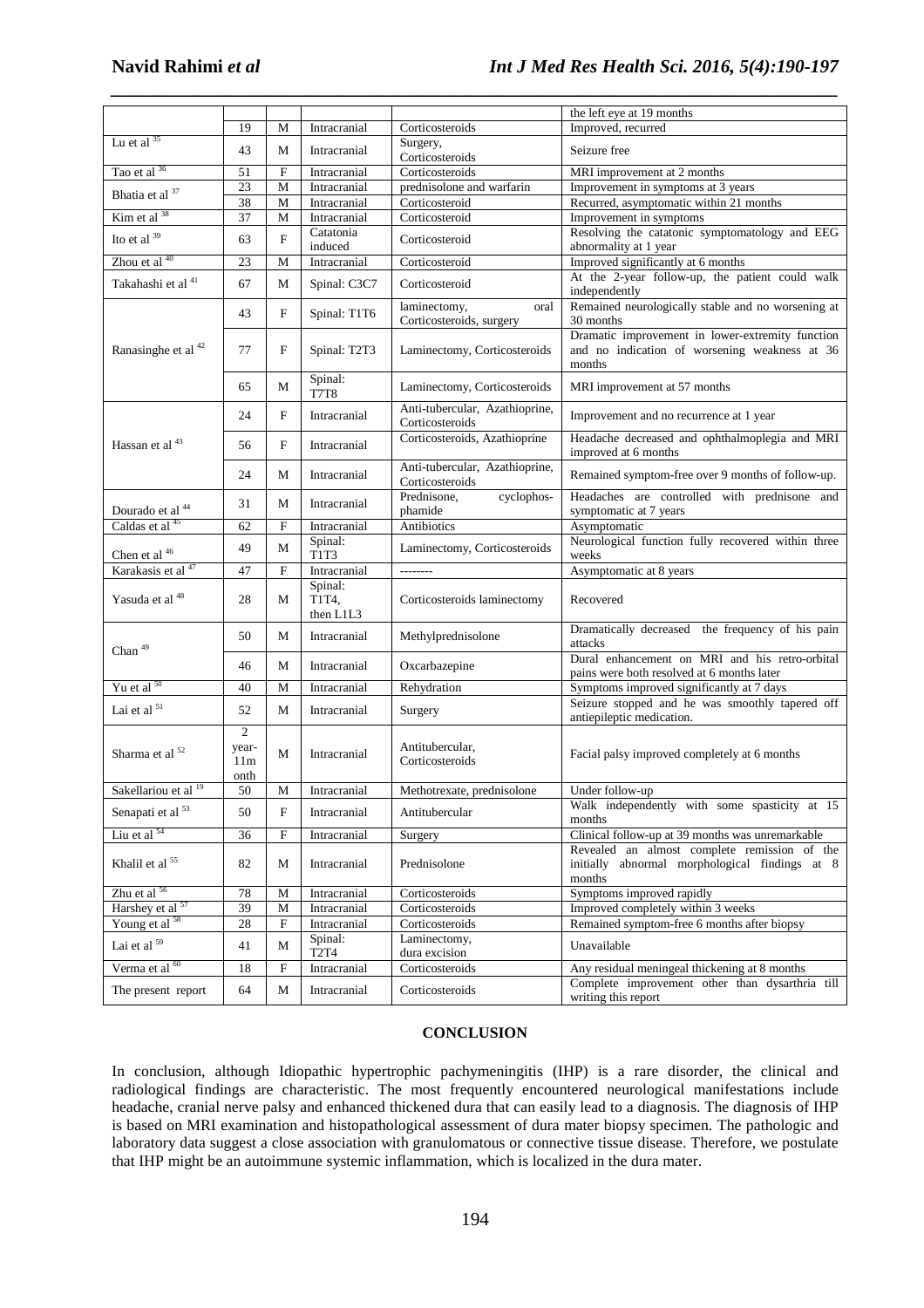### **Acknowledgement**

This study was supported by the Clinical Research Development Center of Loghman Hakim Hospital affiliated to Shahid Beheshti University of Medical Sciences, Tehran, Iran.

*\_\_\_\_\_\_\_\_\_\_\_\_\_\_\_\_\_\_\_\_\_\_\_\_\_\_\_\_\_\_\_\_\_\_\_\_\_\_\_\_\_\_\_\_\_\_\_\_\_\_\_\_\_\_\_\_\_\_\_\_\_\_\_\_\_\_\_\_\_\_\_\_\_\_\_\_\_\_*

### **REFERENCES**

[1] Keshavaraj A, Gamage R, Jayaweera GM, Gooneratne IK. Idiopathic hypertrophic pachymeningitis presenting with a superficial soft tissue mass. J Neurosciences Rural Practice 2012; 3: 193-195.

[2] Charcot JM, Joffroy A. Deux cas d'atrophie musculaire progressive avec lesions de la substance grise et des faisceaux anterolateraux de la moelle epiniere. Arch Physiol Norm Pathol 1869; 2: 354-367.

[3] Mamelak AN, Kelly WM, Davis RL, Rosenblum ML. Idiopathic hypertrophic cranial pachymeningitis, report of three cases. J Neurosurg 1993; 79: 270–276.

[4] Riku S, Kato S. Idiopathic hypertrophic pachymeningitis. Neuropathology. 2003; 23: 335–44.

[5] Kawano Y, Kira J. Chronic hypertrophic cranial pachymeningitis associated with HTLV-1 infection. J Neurol Neurosurg Psychiatry 1995; 59: 435–437

[6] Feringa ER, Weatherbee L. Hypertrophic granulomatous cranial pachymeningitis causing progressive blindness in a chronic dialysis patient. J Neurol Neurosurg Psychiatry 1975; 38: 1170–1176.

[7] Rojana-udomsart A, Pulkes T, Viranuwatti K, Laothamatas J, Phudhichareonrat

S, et al. Idiopathic hypertrophic cranial pachymeningitis. J Clin Neurosci 2008; 15: 465-469.

[8] Nishioka H, Ito H, Haraoka J. Idiopathic hypertrophic cranial pachymeningitis of the cavernous sinus mimicking lymphocytic hypophysitis. Neurol Med Chir (Tokyo) 1998; 38: 377–382.

[9] Silaga PN, Cherian PJ, Das CK, Radhakrishnan VV, Radhakrishnan K. Idiopathic hypertrophic cranial pachymeningitis. Neurol India 2002; 50: 53–59.

[10] Boonyawiroj S, Phanthumchinda K. Extensive anterior cranial fossa idiopathic hypertrophic pachymeningitis: A case report and review of the literature. J Med Assoc Thai 2005; 88: 1934-40.

[11] Kioumehr F, Au A, Rooholamini A, Yaghmai I, Verma R. Idiopathic hypertrophic cranial pachymeningitis: a case report. Neuoradiology 1994; 36: 292–294.

[12] Masson C, Hénin D, Hauw JJ, Rey A, Raverdy P, Masson M. Cranial pachymeningitis of unknown origin: a study of seven cases. Neurology 1993; 43: 1329–1334.

[13] Ashkenazi E, Constantini S, Pappo O, Gomori M, Averbuch-Heller L, Umansky F. Hypertrophic spinal pachymeningitis: report of two cases and review of the literature. Neurosurgery 1991; 28: 730–732.

[14] Aaron S. Dumont, Arthur W. Clark, Robert J. Sevick and S. Terence Myles. Idiopathic Hypertrophic Pachymeningitis: A Report of Two Patients and Review of the Literature. Can. J. Neurol. Sci. 2000, 27, 333-340.

[15] Toshiko N, Shiro M, Yoshihiko T. P-ANCA positive Wegener's granulomatosis presenting with hypertrophic pachymeningitis and multiple cranial neuropathies: Case report and review of literature. Neuropathology 2000; 1: 23–30.

[16] Mikawa Y, Watanabe R, Hino Y, Hirano K. Hypertrophic spinal pachymeningitis. Spine 1994; 19: 620– 625.

[17] Park SH, Whang CJ, Sohn M, Oh YC, Lee CH, Whang YJ. Idiopathic hypertrophic spinal pachymeningitis: a case report. J Korean Med Sci. 2001; 16: 683-688.

[18] Hatano N, Behari S, Nagatani T. Idiopathic hypertrophic cranial pachymeningitis: clinicoradiological spectrum and therapeutic options. Neurosurgery 1999; 45: 1336–1342.

[19] Grigorios T. Sakellariou and Nicoleta Kefala Pachymeningitis in Granulomatosis with Polyangiitis: A Case Report and a Review of the Literature. Case Reports in Rheumatology, 2013, 840984.

[20] N. Martin, C. Masson, D. Henin, D. Mompoint, C. Marsault, H. Nahum. Hypertrophic Cranial Pachymeningitis: Assessment with CT and MR Imaging. AJNR. 1989, 10, 477-484.

[21] Koichi Terada, Norio Misu, Yoshiharu Nara. Painful ophthalmoplegia caused by idiopathic hypertrophic cranial pachymeningitis in the cavernous sinus. J. Clin. Neuroscience. 1998, 5 (3): 363-365.

[22] L. Gollogly, B. Sadzot, J. P. Lejeune, M. Deprez. Meningeal Inflammatory Pseudotumour: A case report. Acta neurol. belg, 2001, 101, 116-120.

[23] Yu Chang Lee, Yao Chung Chueng, Shin Wei Hsu, and Chun Chung Lui. Idiopathic Hypertrophic Cranial Pachymeningitis: Case Report with 7 Years of Imaging Follow-up. AJNR Am J Neuroradiol, 2003, 24, 119–123.

[24] Shigeo Riku and Shigenori Kato. Idiopathic hypertrophic pachymeningitis. Neuropathology, 2003; 23, 335– 344.

[25]Sho Kanzaki, Yasuhiro Inoue, Takahisa Watabe, Kaoru Ogawa. Hypertrophic chronic pachymeningitis associated with chronic otitis media and mastoiditis. Auris Nasus Larynx, 2004, 31, 155–159.

[26] Simone Rossi, Fabio Giannini, Alfonso Cerase, Sabina Bartalini, Sergio Tripodi, Nila Volpi, Giampaolo Vatti, Stefano Passero, Paolo Galluzzi, Monica Ulivelli. Uncommon findings in idiopathic hypertrophic cranial pachymeningitis. J Neurol, 2004, 251, 548–555.

[27] Deniz Tuncela, Canan Yucesan, Esra Erden, Ali Savas, Ilhan Erden, Nermin Mutluer. Idiopathic hypertrophic cranial pachymeningitis with perifocal brain edema. Clinical Neurology and Neurosurgery, 2005, 107, 249–252.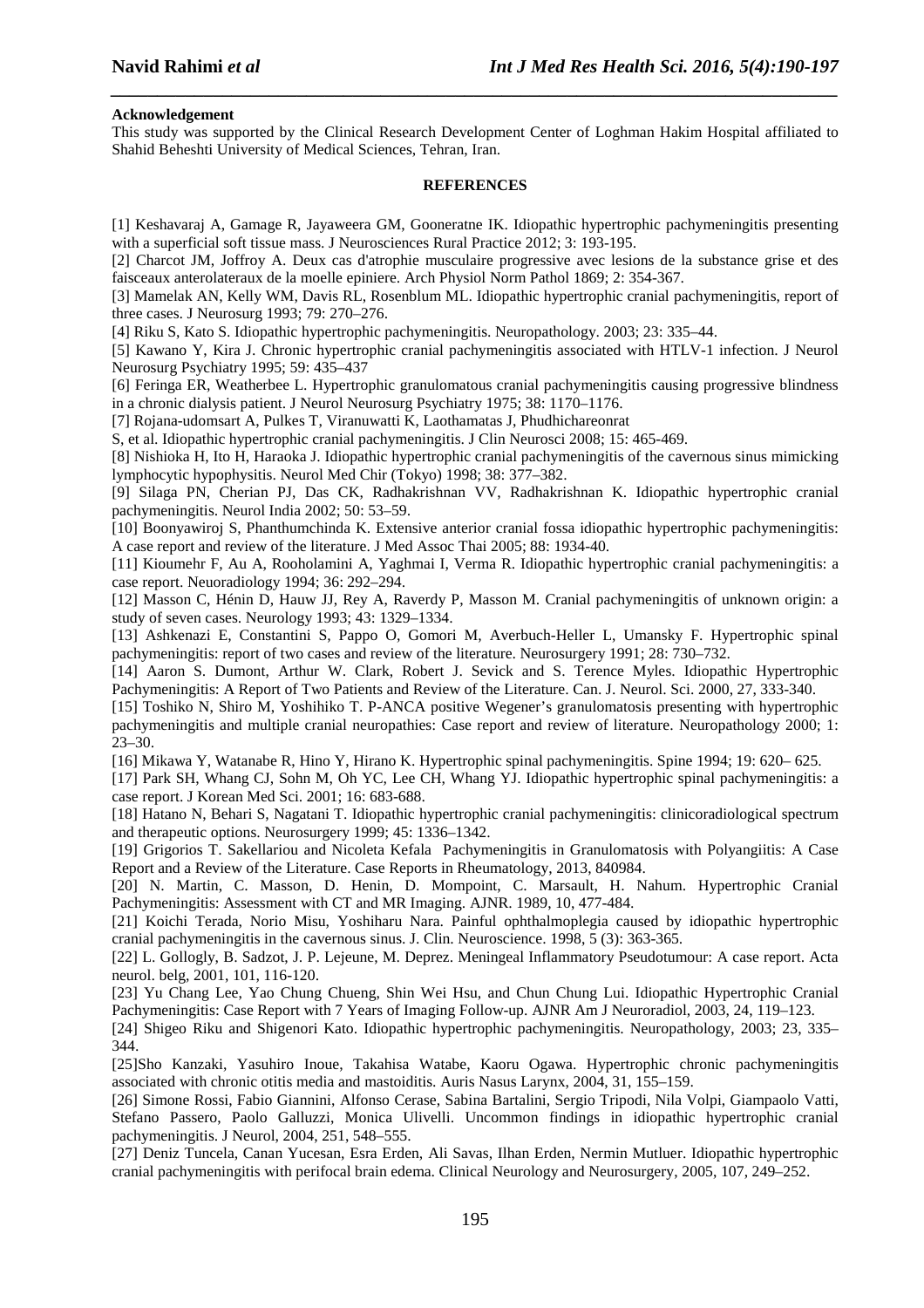[28] N. Muthukumar, S. Senthilbabu, K. Usharani. Idiopathic hypertrophic cranial pachymeningitis masquerading as Tolosa-Hunt syndrome. Journal of Clinical Neuroscience, 2005, 12(5), 589-592.

*\_\_\_\_\_\_\_\_\_\_\_\_\_\_\_\_\_\_\_\_\_\_\_\_\_\_\_\_\_\_\_\_\_\_\_\_\_\_\_\_\_\_\_\_\_\_\_\_\_\_\_\_\_\_\_\_\_\_\_\_\_\_\_\_\_\_\_\_\_\_\_\_\_\_\_\_\_\_*

[29] S. Pai, C.T. Welsh, S. Patel, Z. Rumboldt. Idiopathic Hypertrophic Spinal Pachymeningitis: Report of Two Cases with Typical MR Imaging Findings. AJNR Am J Neuroradiol, 2007, 28, 590 –592.

[30]C. Singh, C. Kesavadas, Nair, C. Sara. Acquired Anterior Basal Encephalocele in Idiopathic Hypertrophic Pachymeningitis. The Neuroradiology Journal, 2008, 21, 791-794.

[31] Norbert Bruggemann, Stefan Gottschalk, Konstanze Holl-Ulrich, Jan Stewen,

Wolfgang Heide, Gunter Seidel. Cranial pachymeningitis: a rare neurological syndrome with heterogeneous etiology. JNNP, 2010, 81 (3), 294.

[32] Ronald van Toorna, Monika Essera, Derrick Smitb, Savvas Andronikouc Idiopathic hypertrophic cranial pachymeningitis causing progressive polyneuropathies in a child. European Journal of Paediatric Neurology, 2008, 12, 144–147.

[33]T. Bosman · C. Simonin · D. Launay · S. Caron · A. Destee · L. Defebvre. Idiopathic hypertrophic cranial pachymeningitis treated by oral methotrexate: a case report and review of literature. Rheumatol Int, 2008, 28, 713– 718.

[34]Arada Rojana-udomsart, Teeratorn Pulkes, Kaseansom Viranuwatti, Jiraporn Laothamatas, Suchart Phudhichareonrat, Rawiphan Witoonpanich. Idiopathic hypertrophic cranial pachymeningitis. Case Reports/Journal of Clinical Neuroscience, 2008, 15, 465–469.

[35] Lu YR, Yeh JH, Tsai MD, Lee CC, Chen WH. Focal idiopathic hypertrophic pachymeningoencephalitis. J Formos Med Assoc, 2008, 107, 181-184.

[36] Lu Hai-Tao, Li Ming-Hua, Hu Ding-Jun, Li Wen-Bin, Pan Yu-Ping, Chi-Shing Zee. Hypertrophic Cranial Pachymeningitis Accompanied by Inflammation of the Nasopharygeal Soft Tissue. Headache, 2009, 1229-1231.

[37] R. Bhatia a, M. Tripathi a, A. Srivastava, A. Garg, M.B. Singh, A. Nanda, M.V. Padma, K. Prasad. Idiopathic hypertrophic cranial pachymeningitis and dural sinus occlusion: two patients with long-term follow up. Journal of Clinical Neuroscience, 2009, 16, 937–942.

[38] Ji-Hyeon Kim, Young-Bin Joo, Jeana Kim, and Jun-Ki Min. A Case of Hypertrophic Cranial Pachymeningitis Presenting with Scleritis in a Patient with Undifferentiated Connective Tissue Disease. J Korean Med Sci, 2010, 25, 966-969.

[39] Fumiaki Ito, Naohiro Kondo, Setsu Fukushima, Kazumasa Suzuki, Shuichi Awata, Hiroo Matsuoka. Catatonia induced by idiopathic hypertrophic pachymeningitis. General Hospital Psychiatry, 2010, 32, 447.

[40] Zhujuan Zhou, Qianning Li and Jian Zheng. Hypertrophic Cranial Pachymeningitis Induced by Long-Term Administration of Nonsteroidal Antiinflammatory Drugs. The Annals of Pharmacotherapy, 2010, 44, 755-759.

[41] Hiroshi Takahashi, Akihito Wada, Yuichiro Yokoyama, Maki Ishii, Kazutoshi Shibuya, Toru Suguro. Idiopathic hypertrophic spinal pachymeningitis: a case report. Journal of Orthopaedic Surgery, 2010, 18(1), 113- 117.

[42] Moksha G. Ranasinghe, Omar Zalatimo, Elias Rizk, Charles S. Specht, G. Timothy Reiter, Robert E. Harbaugh, and Jonas Sheehan. Idiopathic hypertrophic spinal pachymeningitis Report of 3 cases. J Neurosurg Spine, 2011, 15, 195–201.

[43] K. M. Hassan, Prabal Deb, H. S. Bhatoe. Idiopathic hypertrophic cranial pachymeningitis: Three biopsy-proven cases including one case with abdominal

pseudotumor and review of the literature. Annals of Indian Academy of Neurology, 2011, 14 (3), 189-193.

[44] Mario Emílio Teixeira Dourado Junior, Ricardo Humberto de Miranda Felix, Marcos Dias Leao.Idiopathic Hypertrophic Pachymeningitis Manifesting with Frontal Brain Edema. Rev Neurocienc, 2011, 19(3), 491-495.

[45] Ana Rita Caldasa, Mariana Brandao, Filipe Seguro Paula, Elsa Castro, Fatima Farinha, Antonio Marinho Hypertrophic Cranial Pachymeningitis and Skull Base Osteomyelitis by Pseudomonas Aeruginosa: Case Report and Review of the Literature. J Clin Med Res, 2012, 4 (2), 138-144.

[46] Haobin Chena, Yulong Li, Nikita Mehraa, Sheela Mehraa, David Frescoc,

Joseph Paula, Chi P Cheunga. Idiopathic Hypertrophic Pachymeningitis as a Rare Cause of Spinal Cord Compression. J Med Cases, 2012, 3(4), 267-269.

[47] Charalampos Karakasis, Georgia Deretzi, Jobst Rudolf, Iakovos Tsiptsios. Long-term lack of progression after initial treatment of idiopathic hypertrophic pachymeningitis. Case Reports. Journal of Clinical Neuroscience, 2012, 19, 321–323.

[48] Mio Tsutsui. Taketoshi Yasuda. Masahiko Kanamori. Takeshi Hori.Tomoatsu Kimura. Long-term outcome of idiopathic hypertrophic thoracic Pachymeningitis. Eur Spine J, 2012, 21 (4), 404–407.

[49] Jane W. Chan. Short-Lasting Unilateral Neuralgiform Headache with Autonomic Symptoms Syndrome as the Initial Manifestation of Idiopathic Hypertrophic Cranial Pachymeningitis. Headache, 2012, 52, 149-152.

[50] Yongpeng Yu, Changkai Sun, Chen Zhang, Hongqin Zhao, Thian C. Ng4. Idiopathic hypertrophic pachymeningitis with intracranial hypotension and distension of anterior internal vertebral venous plexus are associated with positional headaches but not sufficient in the diagnosis. World Journal of Neuroscience, 2013, 3, 154-156.

[51] Che-Kuang Lin and Dar-Ming Lai. IgG4-related intracranial hypertrophic